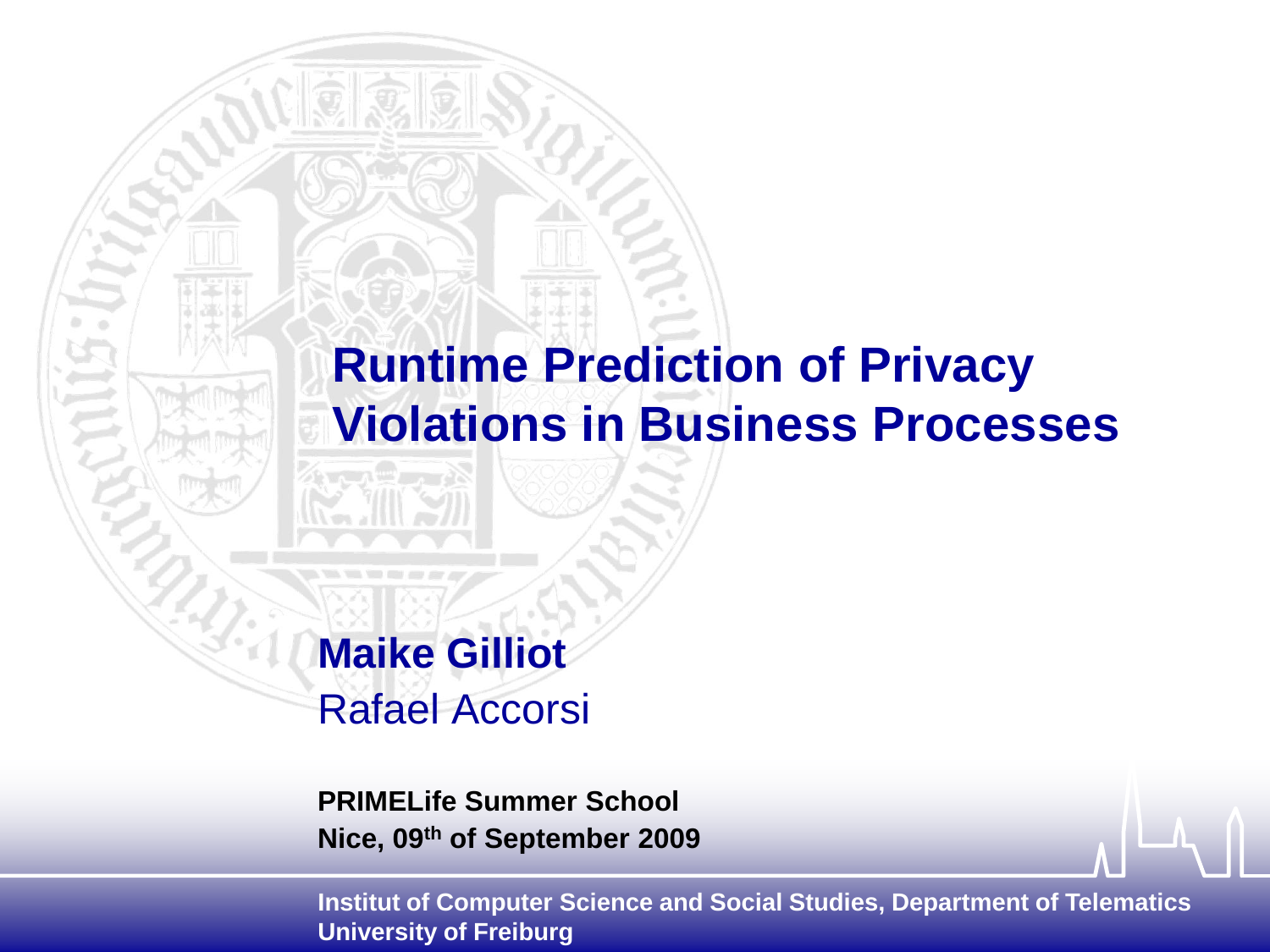# **Obligations for Privacy**

### • **Data usage rules**

- Prescribe usage of data **after** release
- Examples

"delete data after 30 days" "inform data owner about data usage"

### • **Obligations**

- common in legal frameworks (up to 70%)
- enforcement "by design"

# **Obligations:** actions a subject must perform

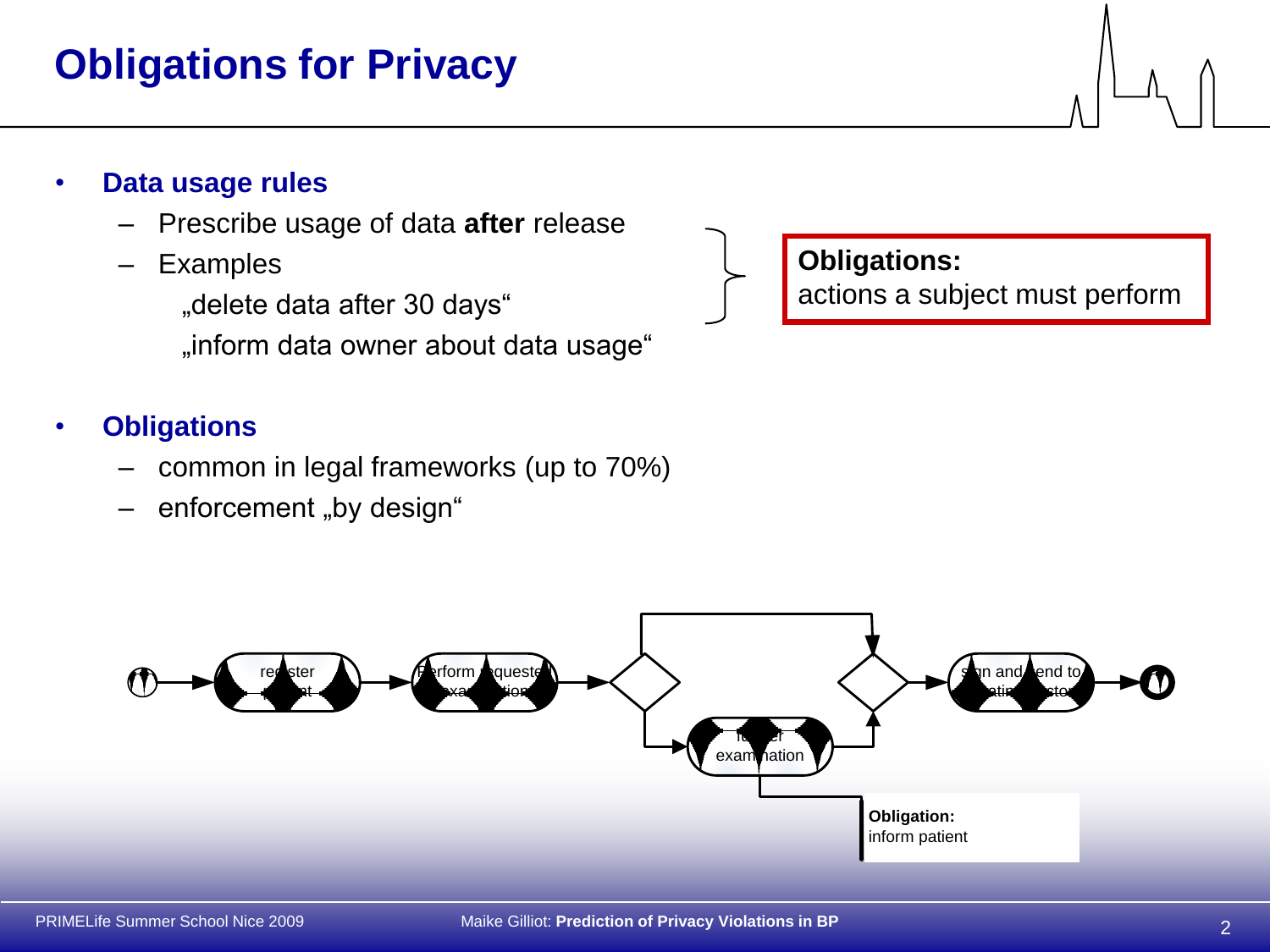# **Need for adaptive Processes**

#### • **Need for adaptive processes**

- Changes at runtime *to a single instance* to changed situations
- Ability to insert or to delete steps in the workflow at runtime *to a single instance*

### • **Assumption:**

– Set of allowed changes for every workflow available

#### • **Consequence:**

– Changed workflow may not be anymore compliant

#### • **Example**

- $-$  Deletion of activity "inform patient"
- Include activity "inform employer"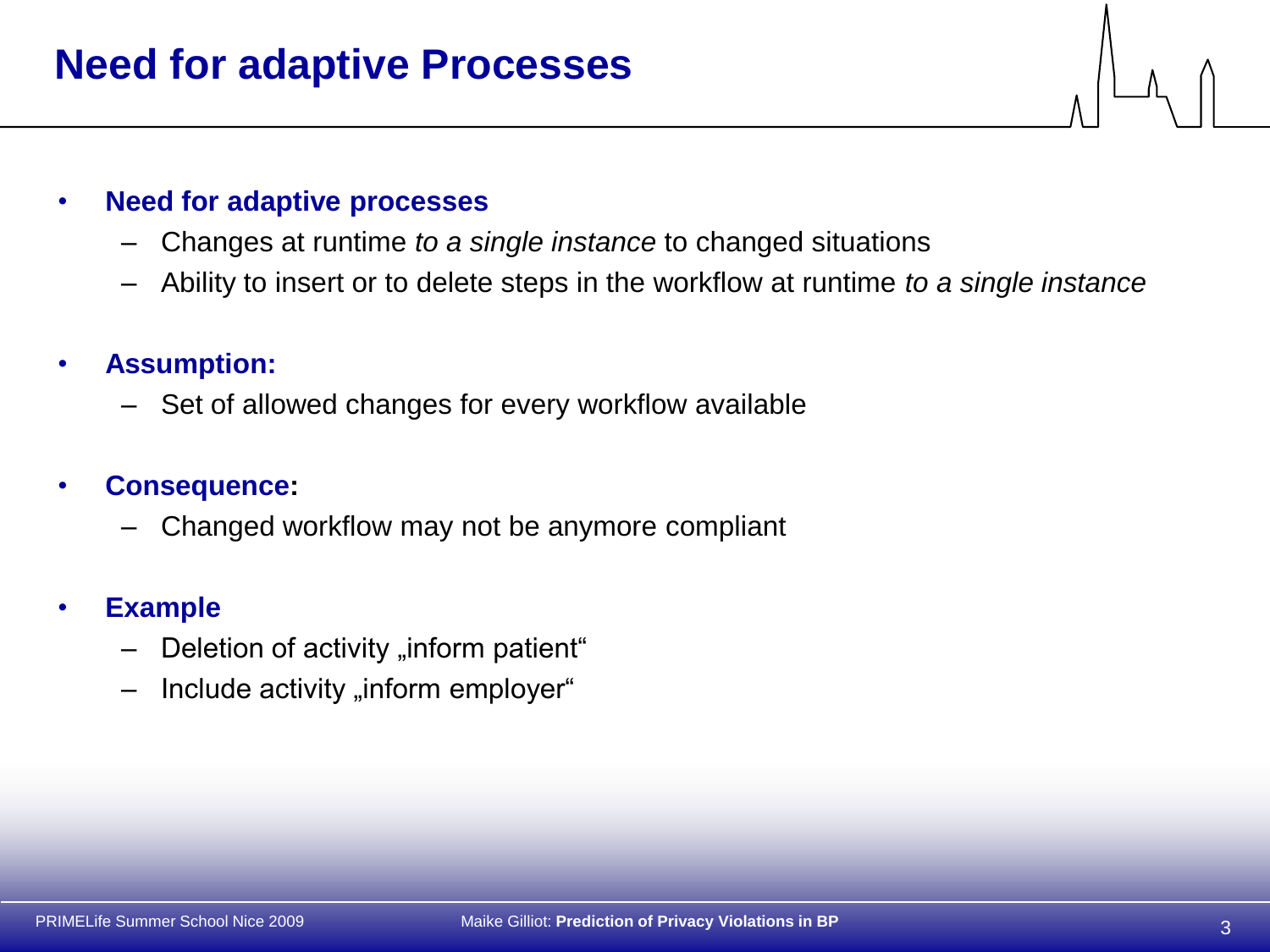# **Non-compliance due to changes**

#### **In case change is accepted:**



### **Situation:**

- 
- **1 non-compliant continuation** {(informE),(sign&send)}

• **1 compliant continuation** {(informP),(furtherEx),(informE), (sign&send)}

### **Remedy:**

- include activity "inform patient" in upper branch
- move activity "inform patient"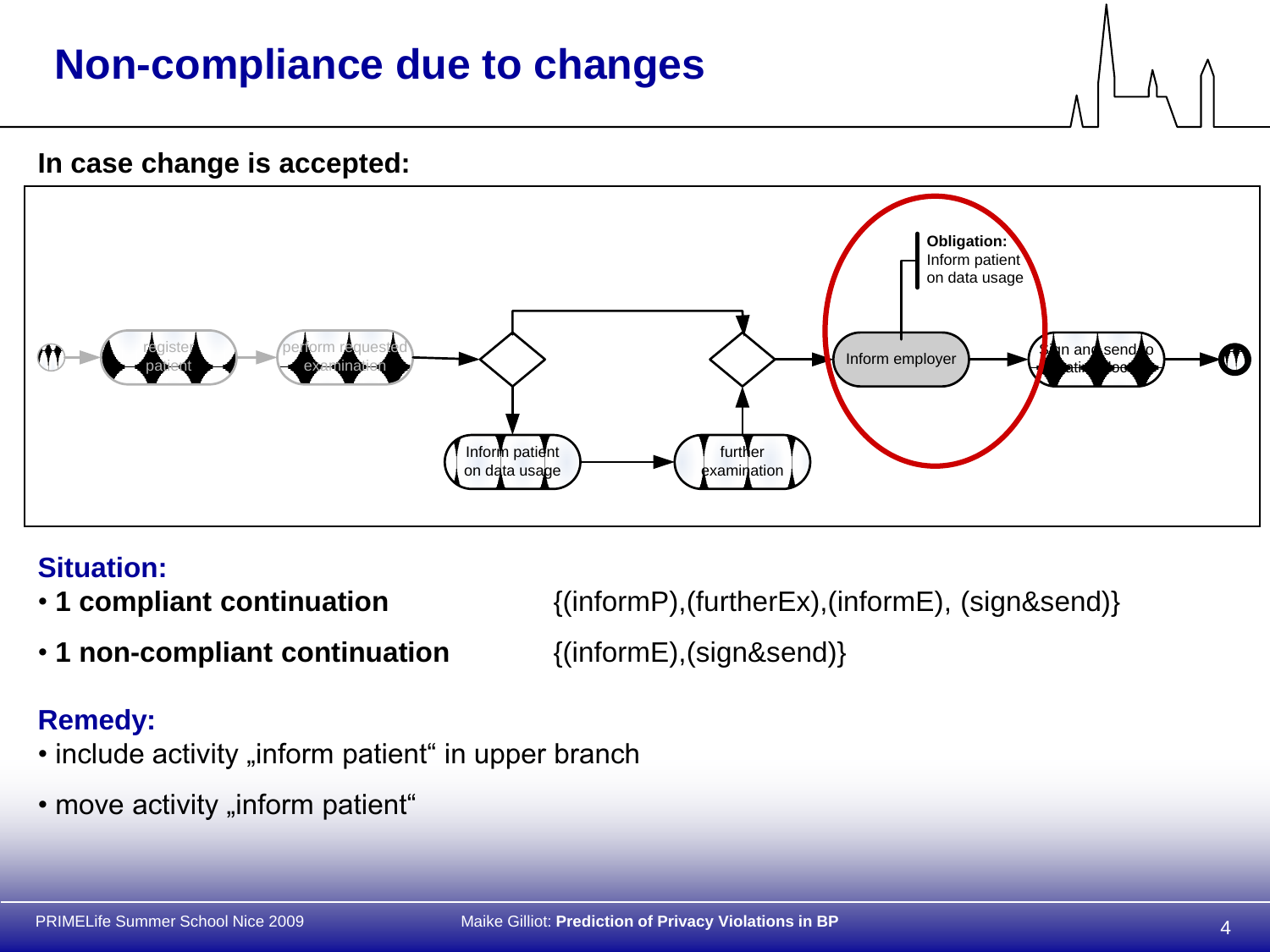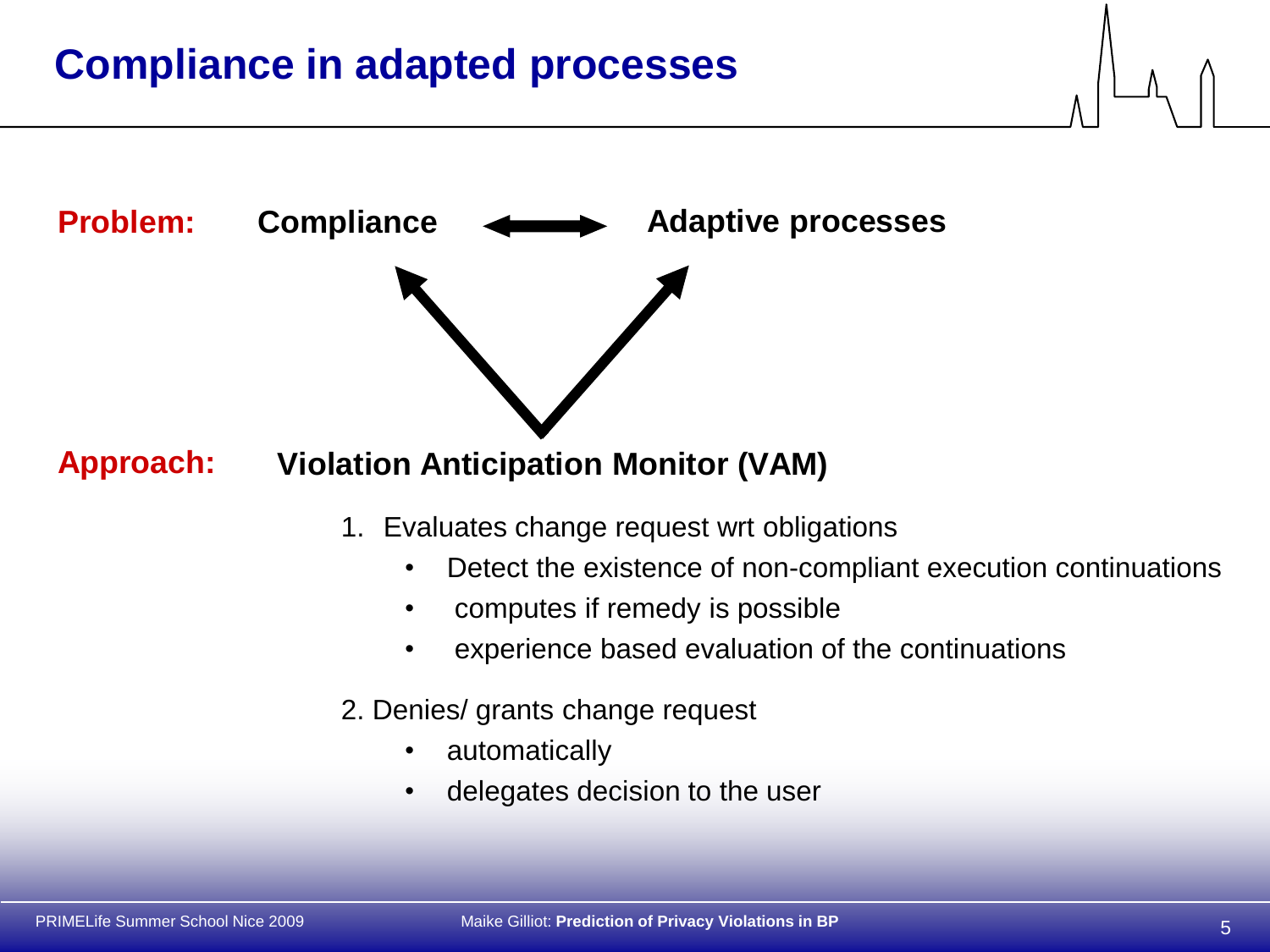# **Runtime Monitoring of Change Requests**

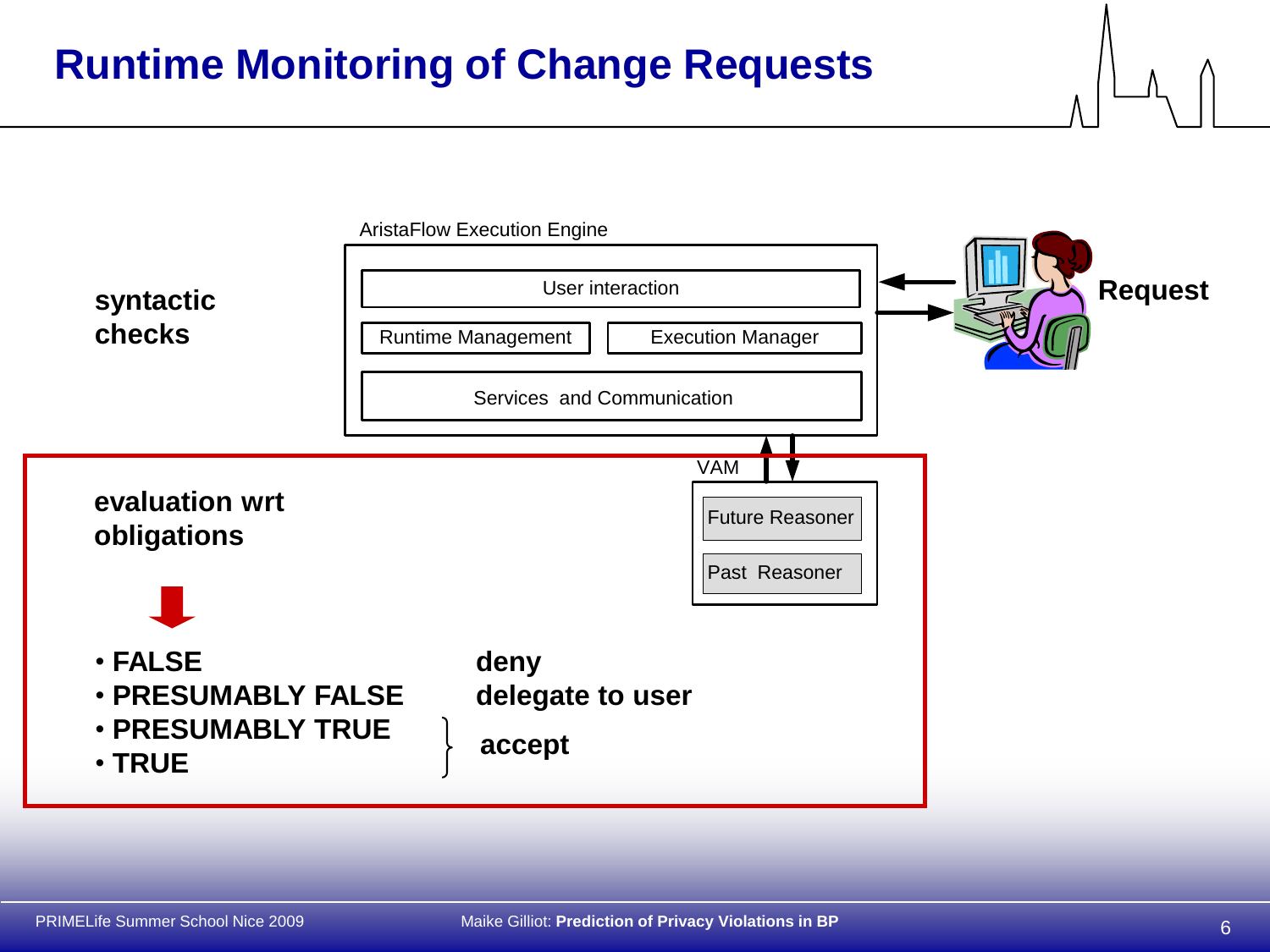# **Future Reasoner**

### **Predicting violations based on the process continuations**

- evaltuates the possible process continuations regarding the obligation
- computes remedies

### **Past Reasoner**

### **Predicting the continuation based on past executions of the workflow**

- based on a log data base
- computes the probablity for each continuation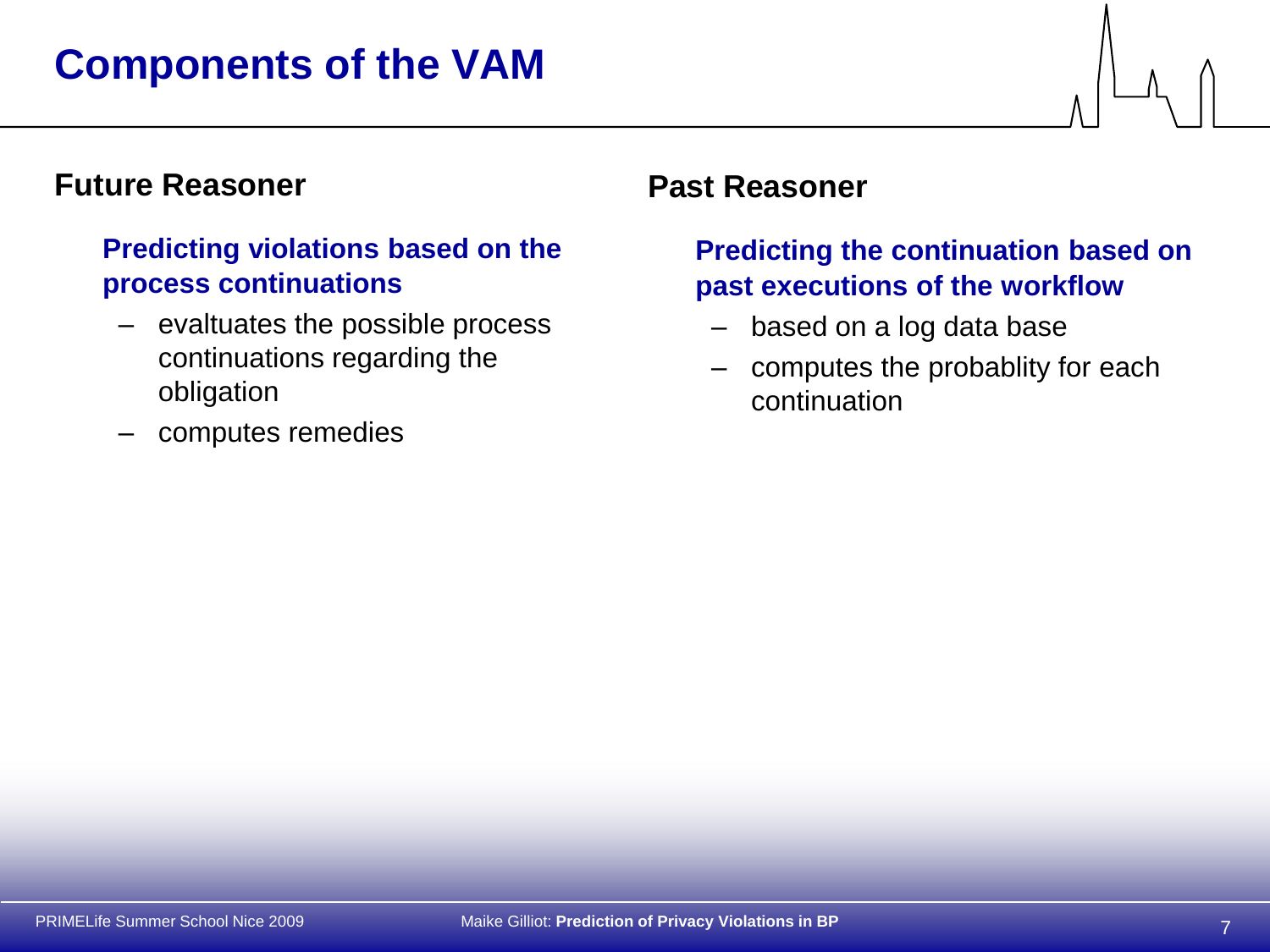# **Future Reasoner**

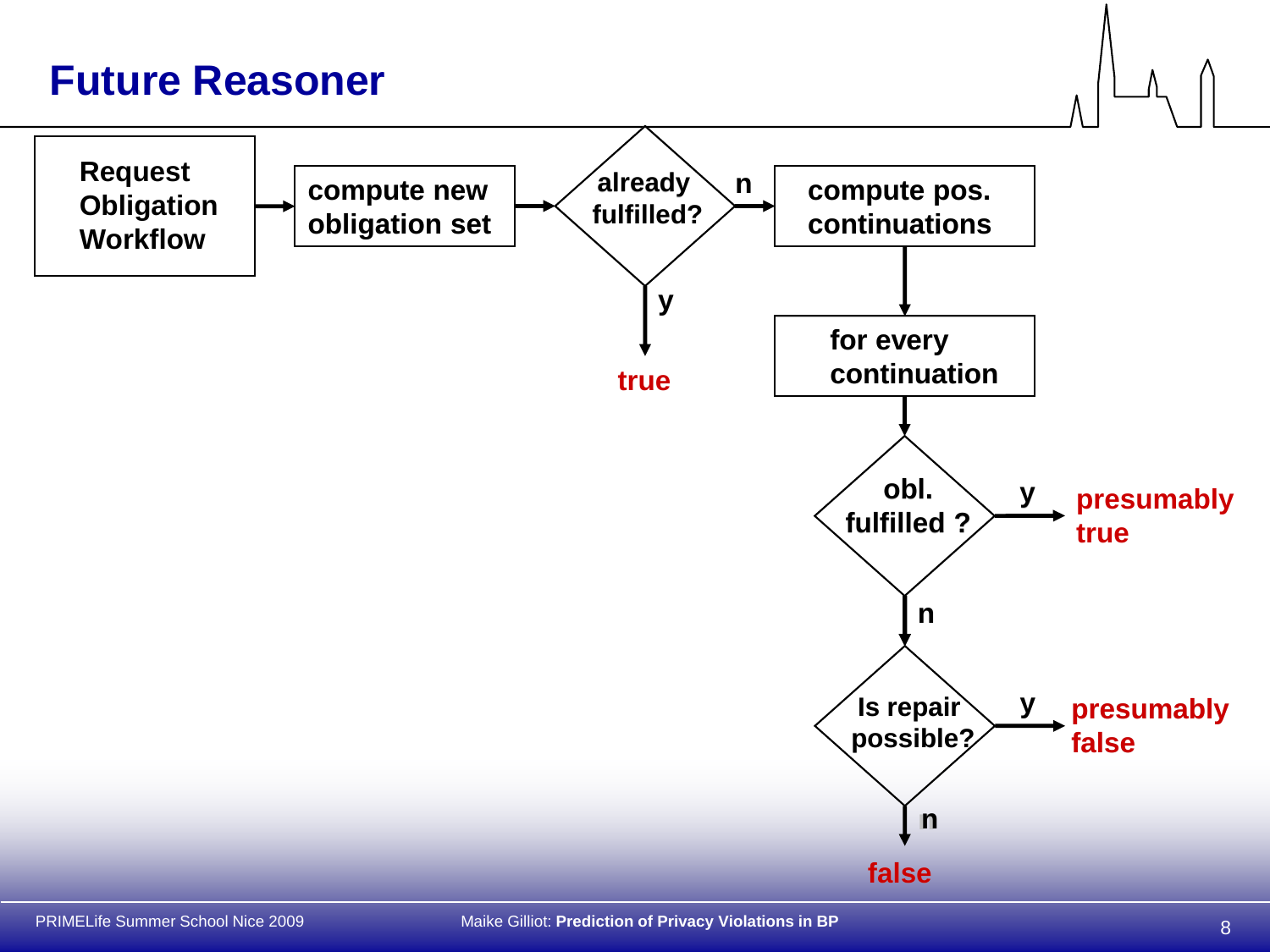# **Status of obligation for a single continuation Values:**

### – **false:**

the continuation violates the obligation, and no repair is possible

### – **presumably false:**

the continuation violates the obligation, but repair to the continuation is possible

#### – **presmuably true:**

the continuation fulfills the obligation, if execute as it is

#### – **true:**

the obligation is already fulfilled (or there is none)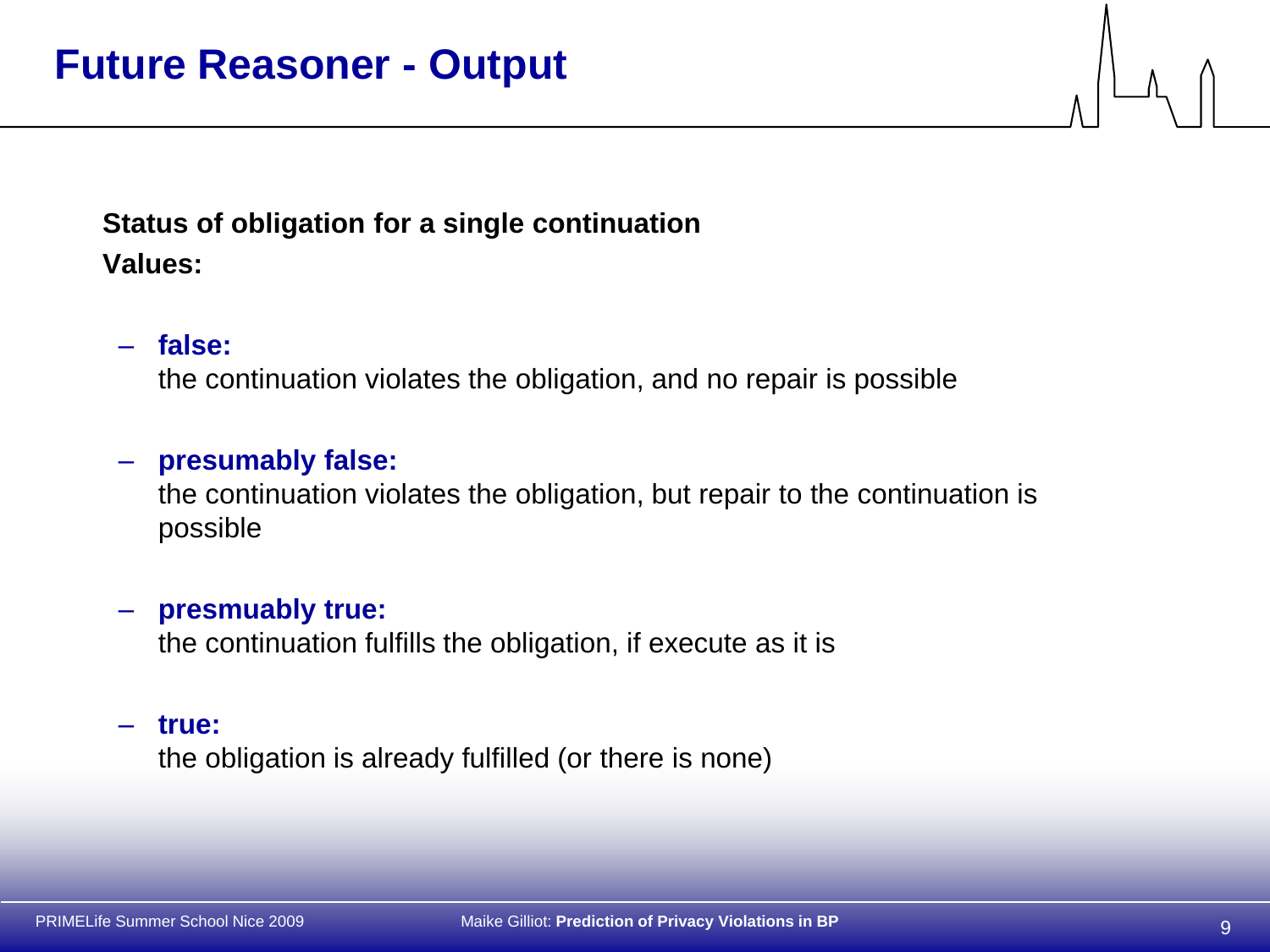# **Future Reasoner - Output**



### **Situation:**

• **1 compliant continuation** {(informP),(furtherEx),(informE), (sign&send)} **pt**

• **1 non-compliant continuation but repair is possible**  ${(\text{informE}), (\text{sign}\&\text{send})}$  **pf** 

#### **Output:**Continuation  $Vert_{FR}$ (informP), (furtherEx), pt (informE), (sign&send) (informE), (sign&send) pf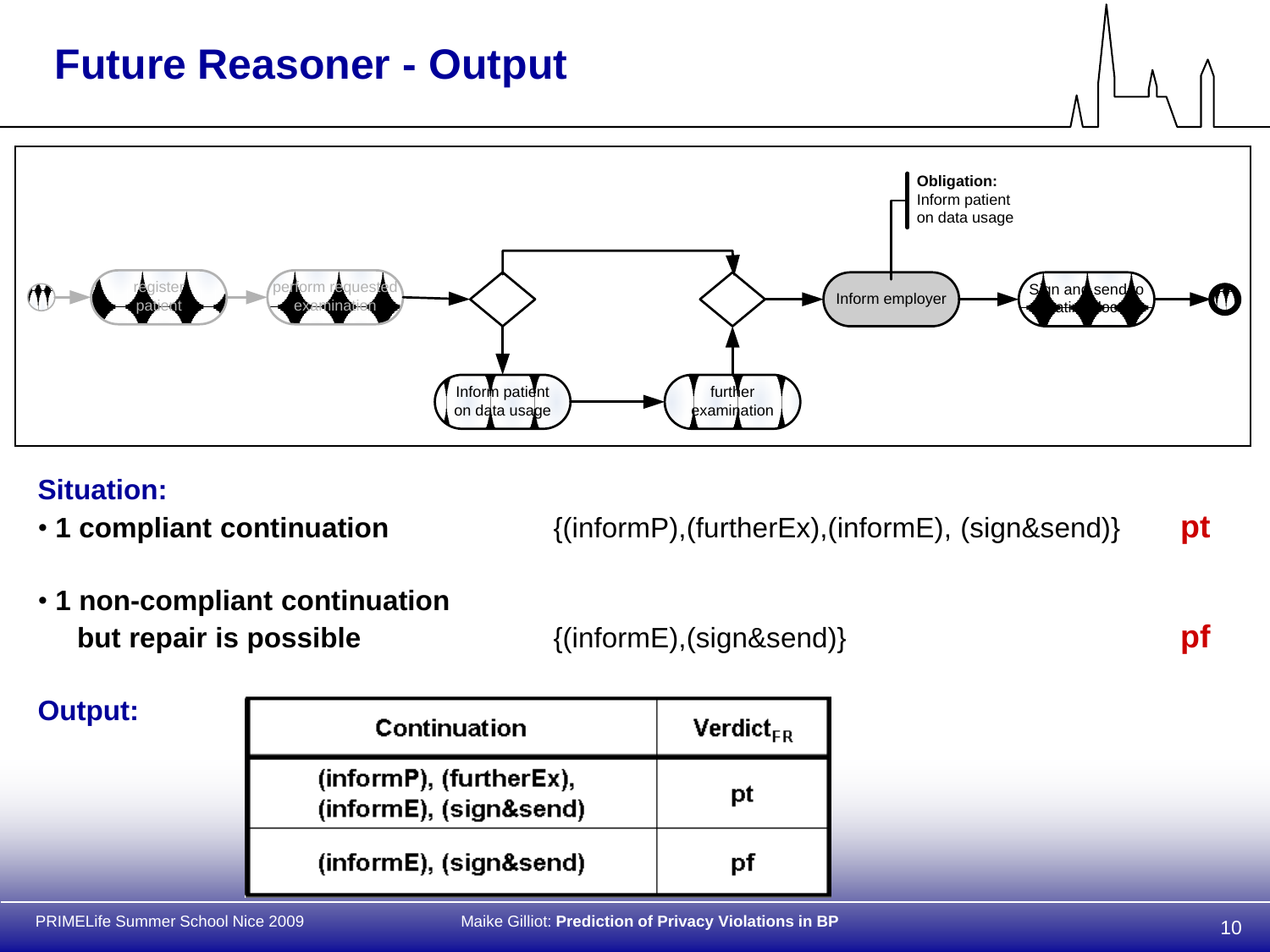### **Log data base of former executions of the workflow**

| <b>Partial trace</b>    | Continuation                             |
|-------------------------|------------------------------------------|
|                         |                                          |
| (register, requestedEx) | (informP, furtherEx, informE, sign&send) |
| (register, requestedEx) | (sign&send)                              |
| (register, requestedEx) | (sign&send)                              |
| (register, requestedEx) | (informP, furtherEx, informE, sign&send) |
| (register, requestedEx) | (inform, furtherEx, informE, sign&send)  |
| (register, requestedEx) | (inform, furtherEx, informE, sign&send)  |
| (register, requestedEx) | (inform, furtherEx, informE, sign&send)  |
| (register, requestedEx) | (inform, furtherEx, informE, sign&send)  |
|                         |                                          |

**Current implementation:** Number of executions per continuation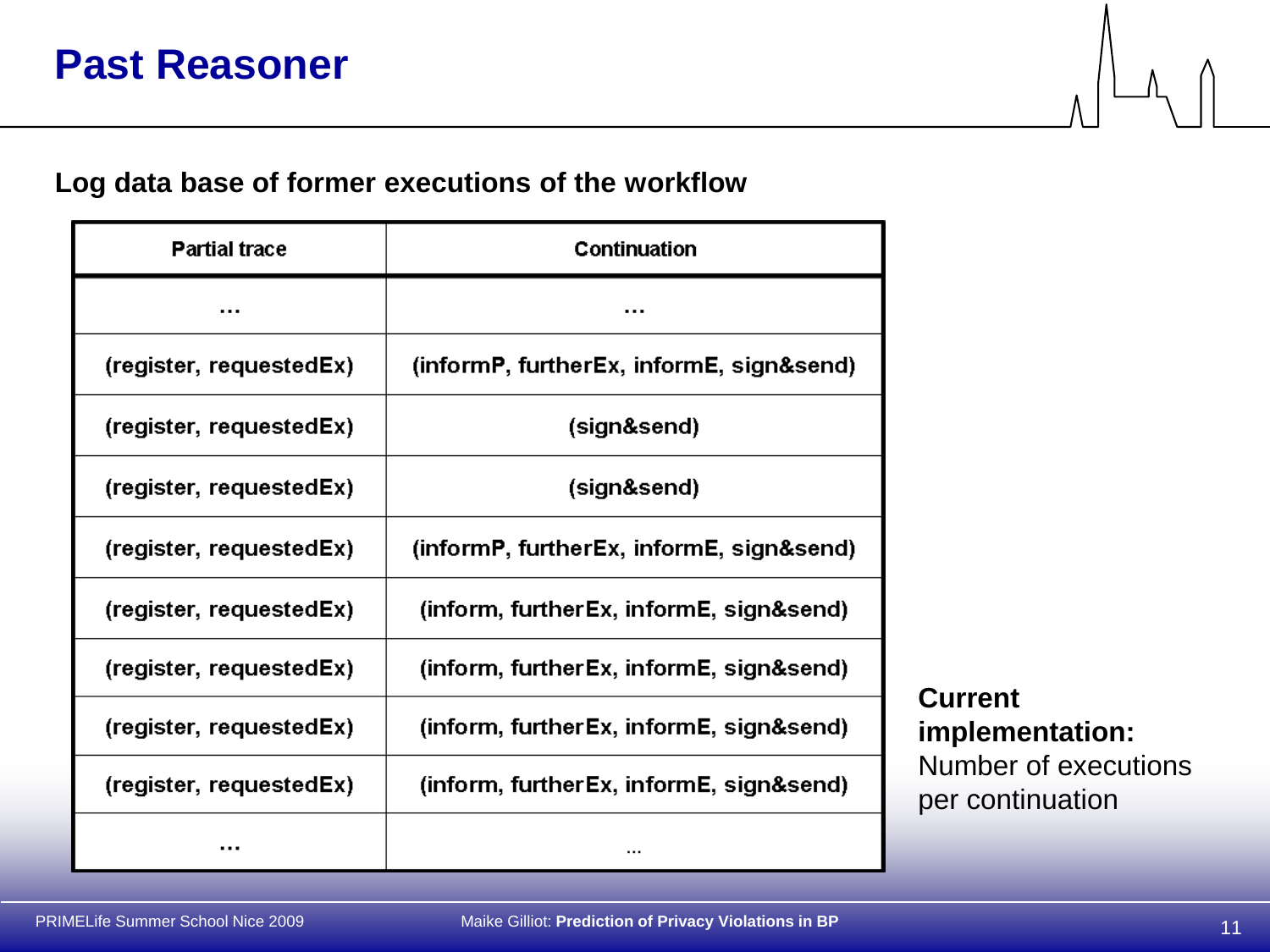# **Future Reasoner**

### **Predicting violations based on the process continuations**

- evaltuates the possible process continuations regarding the obligation
- computes remedies
- **Output:**

preliminary verdict for each continuation

| Continuation                                      | $Verdict_{FR}$ |
|---------------------------------------------------|----------------|
| (informP), (furtherEx),<br>(informE), (sign&send) | рt             |
| (informE), (sign&send)                            | рt             |

## **Past Reasoner**

### **Predicting the continuation based on past executions of the workflow**

- based on a log data base
- computes the probablity for each continuation
- **Output:** probabality of each continuation

| Continuation                                      | Prob <sub>PR</sub> |
|---------------------------------------------------|--------------------|
| (informP), (furtherEx),<br>(informE), (sign&send) | 0.75               |
| (informE), (sign&send)                            | 0.25               |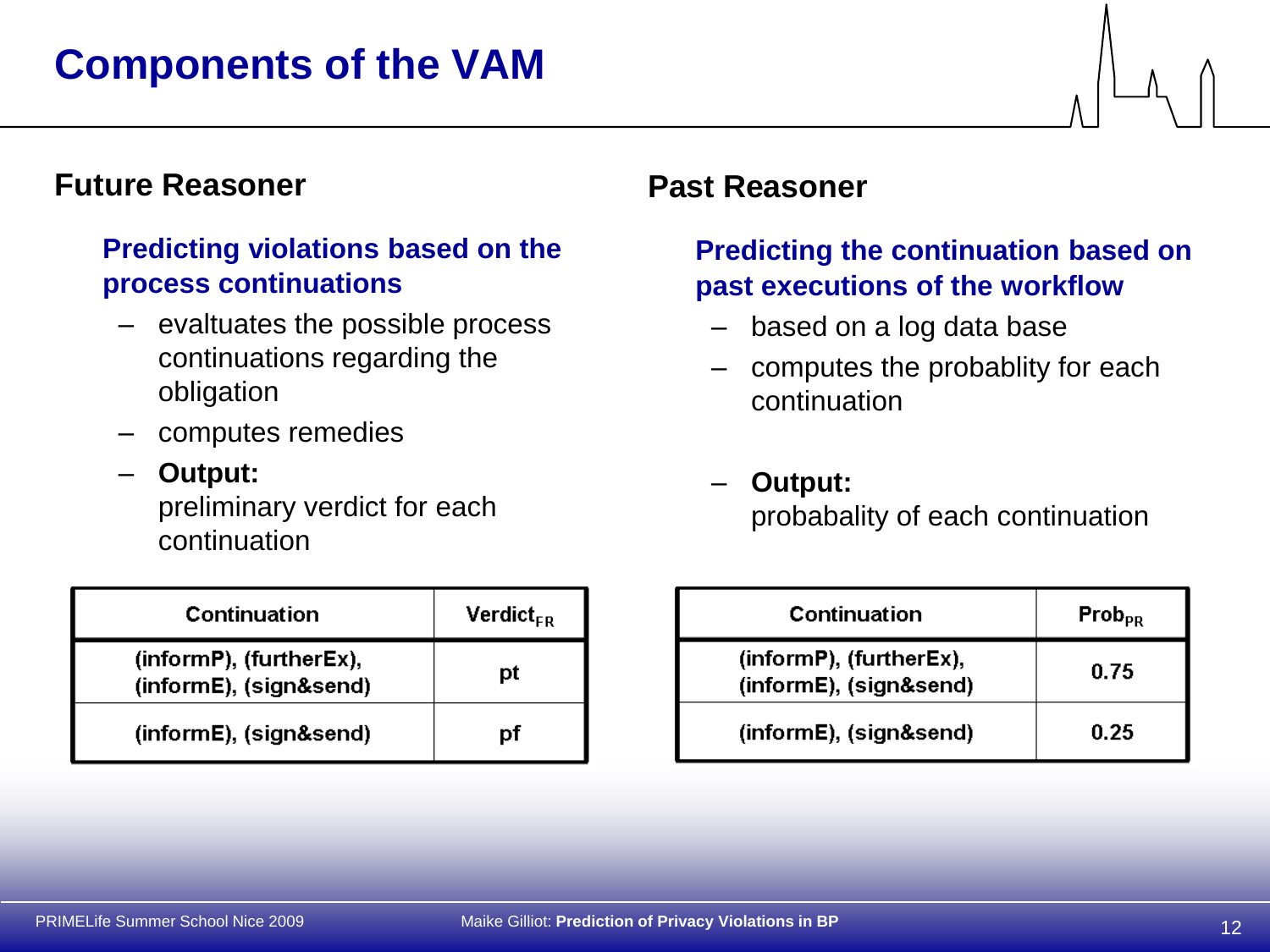# **Verdict<sub>VAM</sub>**

### **Future Reasoner Past Reasoner**

| Continuation                                      | $Verdict_{FR}$ |
|---------------------------------------------------|----------------|
| (informP), (furtherEx),<br>(informE), (sign&send) | рt             |
| (informE), (sign&send)                            | nt             |

| Continuation                                      | Prob <sub>PR</sub> |
|---------------------------------------------------|--------------------|
| (informP), (furtherEx),<br>(informE), (sign&send) | 0.75               |
| (informE), (sign&send)                            | 0.25               |

| <b>Verdict<sub>FR</sub></b> | $\mathsf{Prob}_{\mathsf{PR}}$ |
|-----------------------------|-------------------------------|
| pt                          | 0.75                          |
| pf                          | 0.25                          |
|                             |                               |

# **PRESUMABLY TRUE**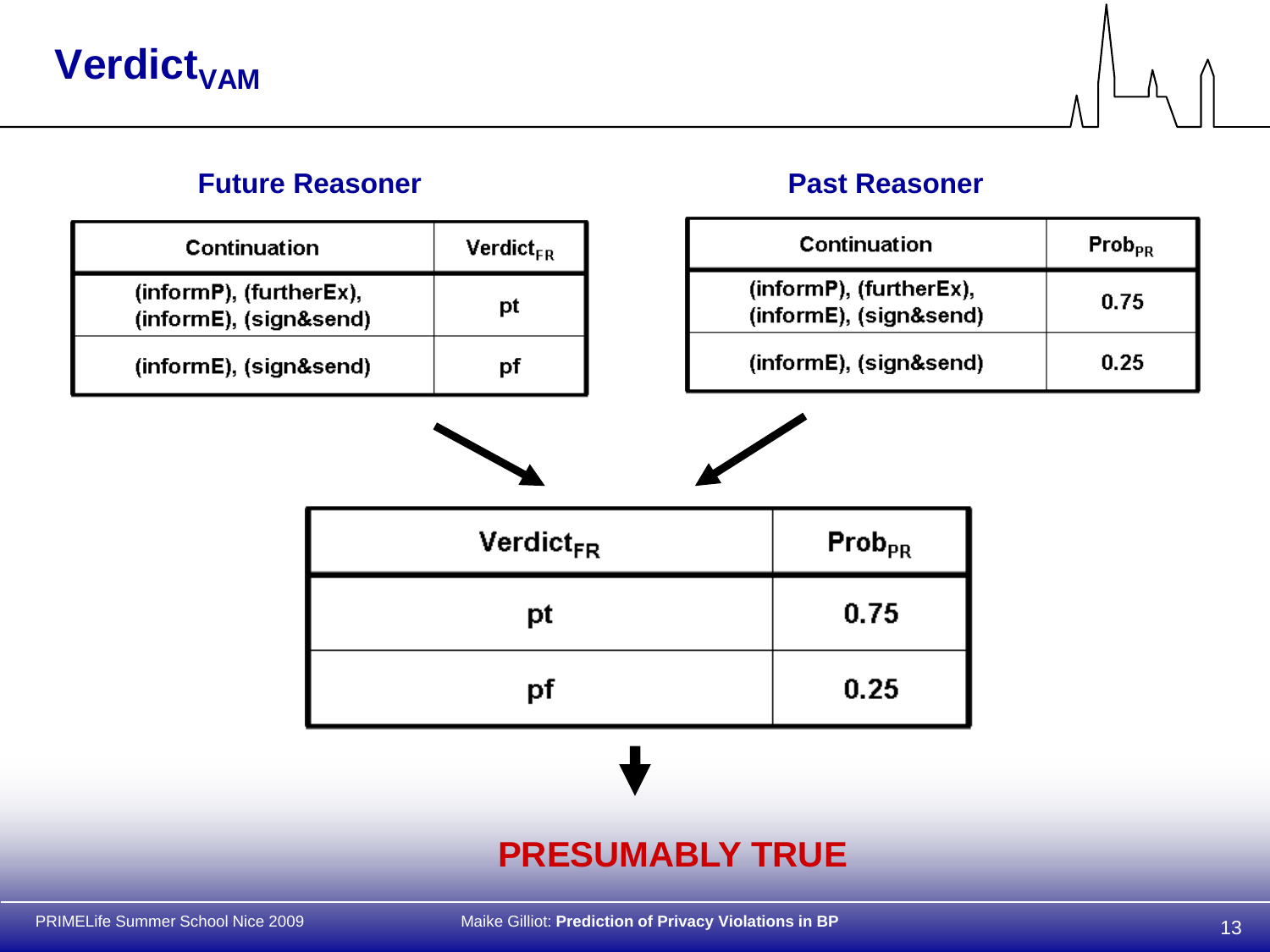# **Surveillance** *after* **change**

Status of obligation may change during execution

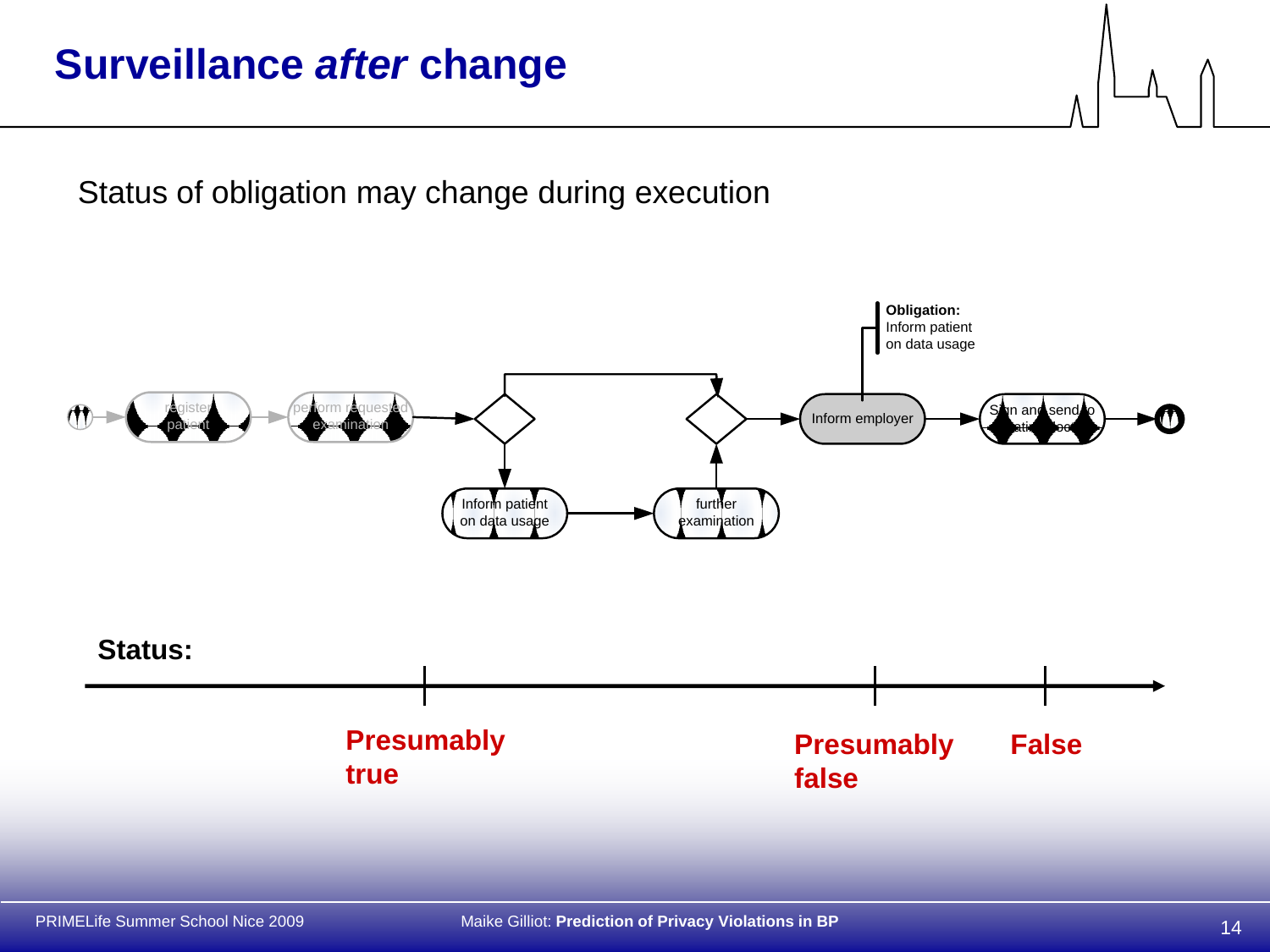# **Summary and Next Steps**

# **Summary**

- **Need for apdative processes** *and* **compliance**
- **Approach:**  Monitoring change requests to anticipate possible violations  $\rightarrow$  **VAM**
- **Result of the VAM:**



## **Next steps**

- Implementation of the VAM
- Proof of concept evaluation
- Base Past Reasoner on Bays Nets
- Include surveillance after changes